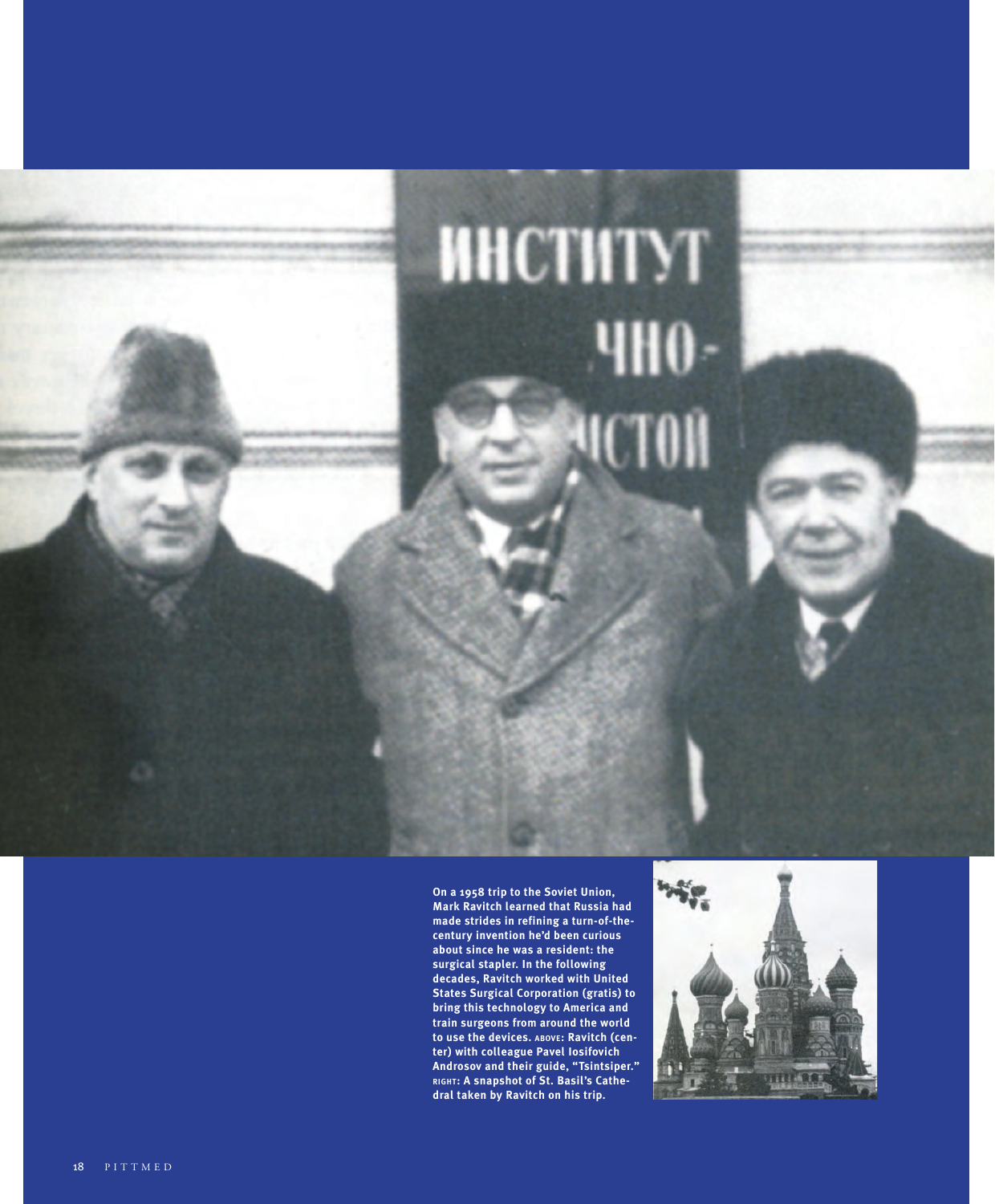## **MARK RAVITCH BOTH MADE AND WROTE surgical history | B y E laine V itone**

## CURMUDGEON THE SURGICAL

ach week, the late Mark Ravitch would sit and smoke his pipe in the front row of the surgical conference room in Presbyterian University Hospital, his pale blue eyes and large, gray eyebrows fixed smoke his pipe in the front row of the surgical conference room in Presbyterian University in a stern expression. At the Department of Surgery's weekly morbidity and mortality conferences he led in Pittsburgh throughout the 1970s and '80s, residents held their collective breath as he read the list of all the operations they had performed that week.

If things had not gone well in any of those cases, there was no question that Ravitch would know and call a hapless resident out on it.

And then there you were, answering to *the* Mark Ravitch, surgeon-in-chief of Montefiore Hospital. The one who had introduced America to the surgical stapler—a device that was in those years just beginning to revolutionize surgery—and taught doctors all over the world how to use it. Who had edited nearly 20 medical journals and knew the science, practice, and entire history of surgery backward and forward. The one who had published a paper or book on almost any kind of case you could present to him, from the top of the esophagus to the bottom of the gut.



**above: (From left) an unidentified Chinese colleague with Mark Ravitch, Thomas Starzl, and Henry Bahnson in Shanghai in 1983. The Pitt pack—including Charles Watson and Marshall Webster (not pictured)—visited nine Chinese cities and lectured in five medical schools on this monthlong trip.** 

**MARK** 

 $SPRING 2013 19$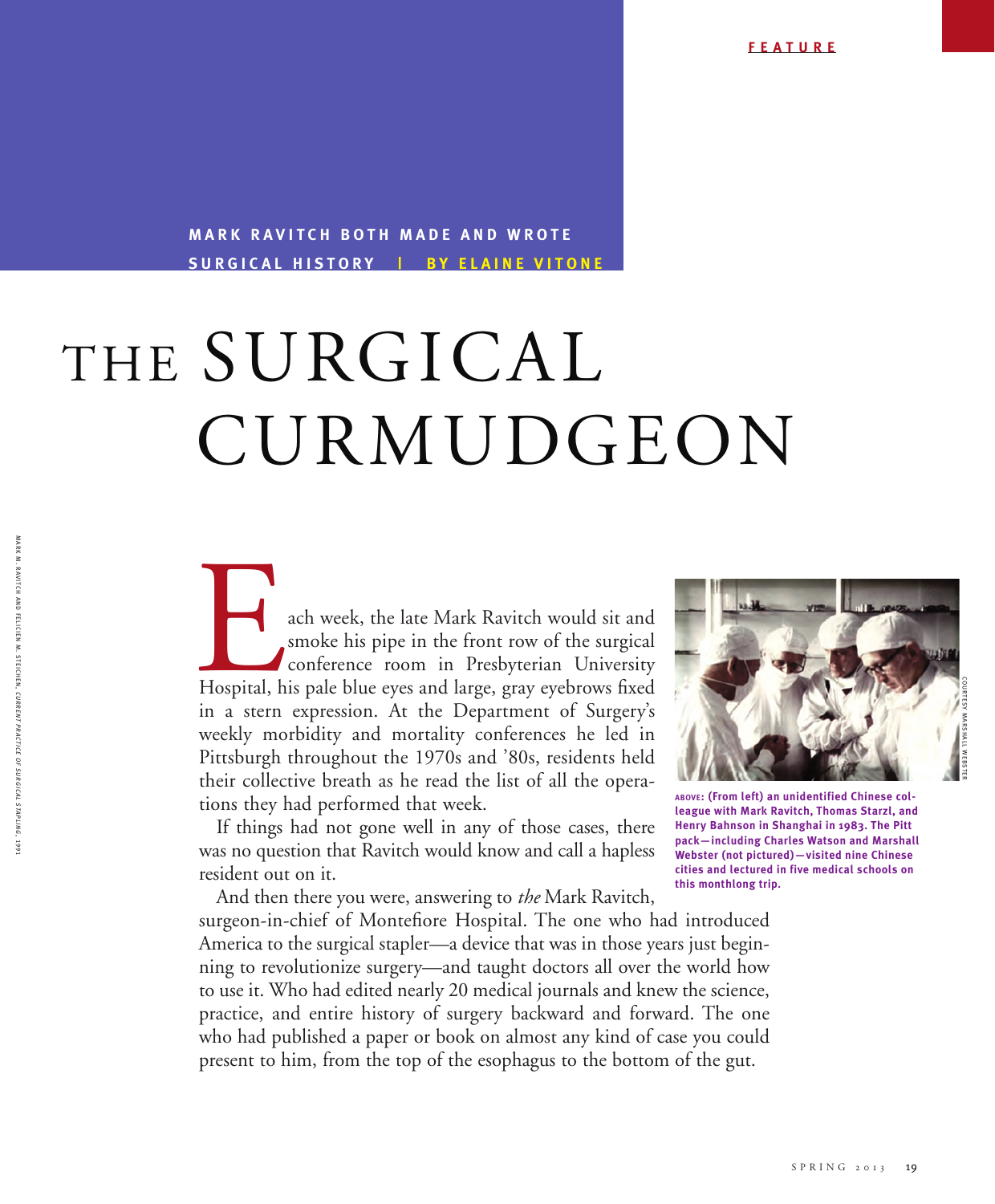No pressure.

*How did you manage the patient?,* Ravitch would ask, in his low, gruff voice.

*Well, Dr. Ravitch*, the resident would stammer, *We prepared him for surgery, then we took him to the operating theater and anaesthetized him ...* 

*Of course you did,* he'd say. *You didn't operate on him on the floor. You didn't operate on him without anesthesia.*

He expected you to cut straight to the core problem, think clearly, and speak concisely, recalls Peter Ferson (MD '73, Res '79), professor of surgery at the University of Pittsburgh. Seconds count in the field of surgery, after all. If you wasted them, he would interrupt: *Didn't somebody have a dime to go call for help?* Or worse: *Why didn't you just take a gun and shoot him?*

If he took out his pipe and thumped it in the palm of his thick hand, you knew you were *really* in trouble.

Ravitch cowed his students on purpose, he admitted to colleagues. He used to say he never learned anything from anybody who was just complimenting him.

"I think he understood that we could see through it and recognize that his goal was to educate us and to clear our thoughts from cloudiness," says Ferson.

Ravitch would often pick on residents simply because of the way they had noted their operations on the list. If someone wrote, say, *Billroth Procedure*, he would ask who Billroth was (Christian Albert Theodor Billroth, the Prussian-born father of abdominal surgery and close friend of Brahms, of course) and where he went to medical school (University of Greifswald, naturally). Ravitch's knowledge—not just about surgery, but, by many accounts, most any topic—was encyclopedic, and he expected the same from his trainees. He wanted them both well read and well spoken.

*The 45-year-old gentleman presented feeling nauseous,* a young surgeon in training would say.

*How did you know he was a gentleman?* Ravitch would deadpan, glowering over his glasses. *And the patient was nauseated.* You *are nauseating.*

He once wrote, *Be wary of a man who cannot speak his native tongue*—a sensitivity that was probably heightened by the fact that he spoke Russian, German, and French. And a bit of Spanish and Italian. Plus Latin (recalling his high school classes). And he could pretty much wing it through most anything Slavic or

Latinate you threw at him.

At first glance, the barrel-chested Ravitch was "incredibly intimidating," says Andrew Peitzman (MD '76, Res '84), a Pitt Distinguished Professor of Surgery, Mark M. Ravitch Professor, and vice chair of surgery, "but once you got to know him, he was just an incredibly good guy. . . . When I was senior chief on service, one of my kids was sick, and this big, gruff guy came to see my kid with a teddy bear in hand. It showed me what the real Dr. Ravitch was like."

For years, a group called the Ravitch Society—trainees from his 45-year teaching tenure at Johns Hopkins, Columbia University, the University of Chicago, and the University of Pittsburgh, where he arrived in 1969 and remained until his death in 1989—met annually in conjunction with the American College of Surgeons. Three generations of surgeons from all over the world would laugh over drinks, sharing stories and filling in one another's punch lines. If Ravitch wasn't presenting at some other conference that weekend (he continued teaching and lecturing until his death at age 78), he'd make an appearance, too.

The society wasn't just about merrymaking in the hotel bar though. A few months before Ravitch died of prostate and colon cancer, Hopkins named its first Mark M. Ravitch Chair of Surgery, funded by the society. Pitt endowed its chair at about the same time, too.

After his death, several Ravitch Society

Curmudgeon."

In talking to those in the halls of Pitt who knew him, and sifting through the letters, eulogy transcripts, and essays written in his honor not to mention the tomes of his own writing one has to wonder what Ravitch would have to say about how his memory has endured.

Well, besides the obvious: Festschrifts *are not posthumous. The word they were looking for was* Gedenkschrift*.* 

**Ravitch was born in 1910 in New York**<br>City, the only child of Russian intellectuals, and grew up in the Bronx, near<br>Crotona Park He graduated from high school City, the only child of Russian intellectuals, and grew up in the Bronx, near Crotona Park. He graduated from high school at 15. After receiving his bachelor's degree in zoology from the University of Oklahoma in 1930, he applied to Harvard Medical School but was rejected—a lucky break, as he later saw it, since it brought him to Hopkins, where he completed his MD, surgical internship, and pediatric residency, then remained to conduct research in surgery.

Ravitch trained under the renowned Alfred Blalock in the days when being a resident meant you essentially lived in the hospital. (Marriage was forbidden. Ravitch and his wife, Irene, married anyway, in secret, during his second year. They had three children: Nancy "Bunny" Ravitch Schwentker in 1941, Michael Mark Ravitch in 1943, and Mary Robin "Binnie" Ravitch in 1946.) Ravitch served three years on the European front during World War II. Once, during the Battle of the Bulge, he operated

*I truly believe,* **wrote John Landor,** *that Dr. Mark Ravitch always looked upon adults simply as grown children!* 

members, including the late Henry Bahnson, cardiothoracic surgeon and chair of Pitt's Department of Surgery from 1963 to 1987, were interviewed in a 30-minute video celebrating Ravitch's life and career. "I can remember distinctly," said Bahnson in the video, of his training under Ravitch at Hopkins, "Mark would come into the operating room, and I don't know if he'd do it intentionally or not, but he would stand up on a little stool, and he would stand up close, and the tips of his soles would dig into my calves."

Ravitch fans, friends, family, and surgical progeny also took part in the May 1990 "*Festschrift"* issue of *Surgical Rounds*, a journal for which Ravitch had edited and penned a column titled "Thoughts from a Surgical

for 72 hours straight. In 1946, he returned to Baltimore as the first director of Hopkins' blood bank.

Two years later, Ravitch published a paper that proved to a skeptical American surgical community once and for all that a nonoperative approach to reducing hydrostatic pressure in infants and children with intussusception saved lives. He would eventually become the first to elucidate this once-mysterious ailment with comprehensive basic and clinical science.

In 1949, he developed a technique for correcting pectus excavatum, a congenital deformity that twists the sternum inward, creating a "funnel chest." His method, which involved disconnecting the ribs to allow the sternum to reshape, was standard care for decades.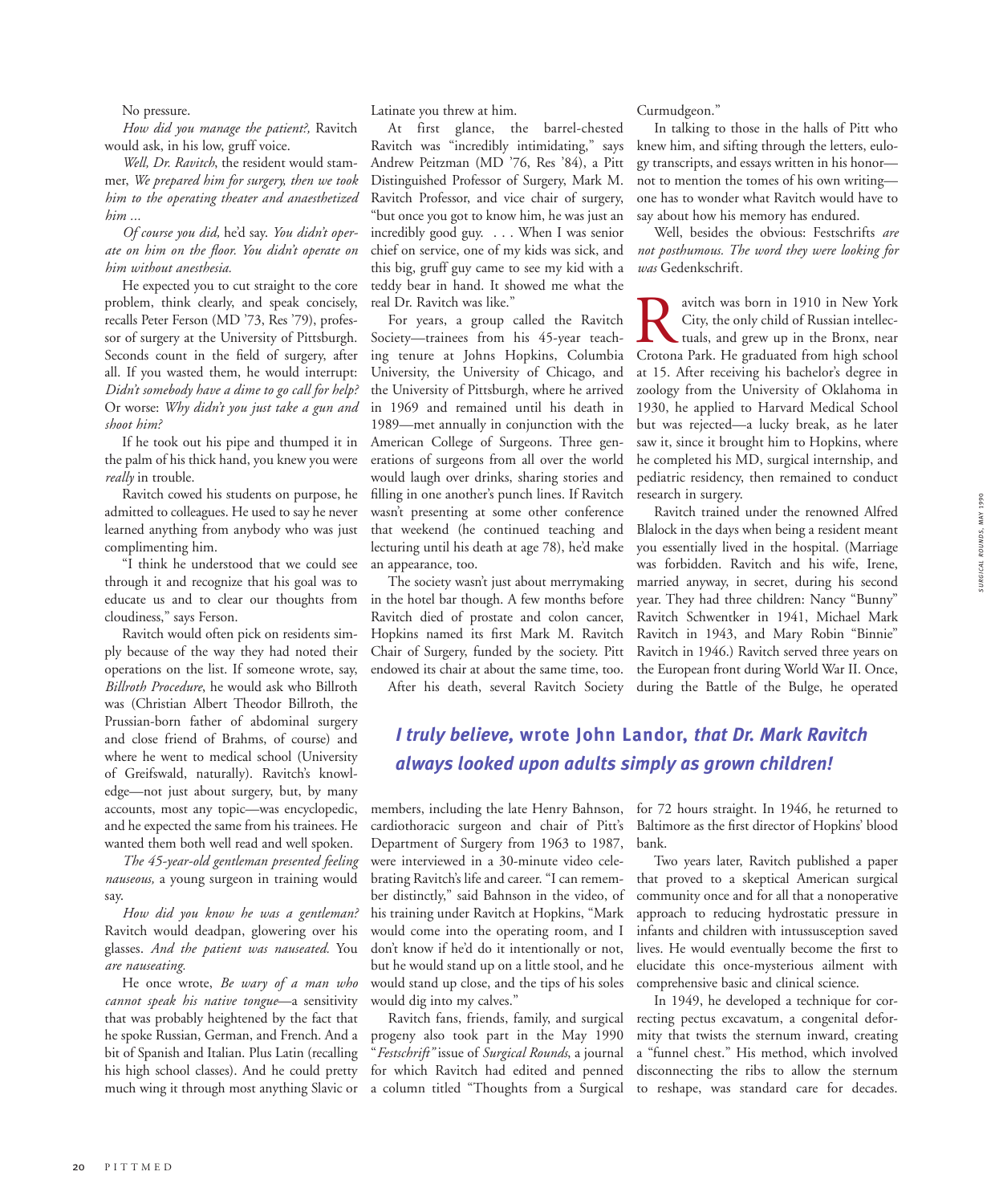



**left: Nikolai (Mykola) Amosov, the Lenin Prize– winning surgeon who first demonstrated surgical stapling for Ravitch, in a snapshot taken by Ravitch in 1958. middle: (Clockwise from the left) Mark Ravitch, Louise and Hank Bahnson, Peggy Hanlon, and Irene Ravitch. above: Major Mark Ravitch, who served in the Battle of the Bulge.**

Throughout his career, Ravitch remained the world authority on chest-wall deformities.

In the ensuing decades, spent in New York, Baltimore, Chicago, and Pittsburgh, Ravitch would innovate procedures for a number of surgical challenges. "He was probably one of the most prominent surgeons of the 20th century," says Marshall Webster (Res '70), now senior vice president of UPMC after serving as executive vice president of UPMC, president of its Physician Services Division, and Mark M. Ravitch Professor of Surgery at Pitt.

After Ravitch left Hopkins, he practiced general surgery, but, as John Landor, then-professor of surgery at SUNY Health Science Center at Brooklyn, noted in his *Surgical Rounds* tribute, Ravitch's first and most enduring love was pediatrics. *Were it not for the siren call of the intriguing possibility of applying stapling technology in general surgery …,* he wrote, *he might have ended his illustrious career solely recognized as a pediatric surgeon.*

At the start of Ravitch's career, children were still treated as small adults. He advocated for establishing pediatric surgery as a distinct specialty and is still considered a founding father of it. Among his many awards and accolades was the William E. Ladd Medal of the American Academy of Pediatrics—the highest honor for contributions to the field of pediatric surgery.

*I truly believe,* wrote Landor, *that Dr. Mark Ravitch always looked upon adults simply as grown children!* 

In September 1958, Ravitch and his colleague, Duke University's Ivan Brown, walked into the thoracic surgery institute in then-Soviet Kiev. Ravitch, of course, acted n September 1958, Ravitch and his colleague, Duke University's Ivan Brown, walked into the thoracic surgery institute as interpreter (his Russian was "badly accented and ungrammatical," by his own estimation he spoke "like an Armenian," his Russianborn father teased). In the large office, behind an enormous desk, the Americans found the

surgeon-in-chief, Nikolai (Mykola) Amosov, a man of slight build, his teeth capped in stainless steel.

Ravitch probably wasn't expecting much to come of this meeting. As representatives of the National Research Council, his group had been sent to meet with experts at the blood-transfusion institute, but it was now clear that that was out of the question. In the medical facilities that did honor the group's requests to visit in this Iron Curtain era, everyone was quick with offers of food and vodka, but when Ravitch asked if they could visit the wards, the answer was, without fail, *Nyet*.

To Ravitch's delight, Amosov leveled with him, speaking freely of his mortality and complication rates. Ravitch asked if his group could attend rounds. Amosov did his best to comply, but an administrator intervened. *Ward 1 is too untidy. . . . Ward 2's visiting hours are over. . . . Nyet. Nyet. Nyet.* 

Clenching his teeth, Amosov said, "Bring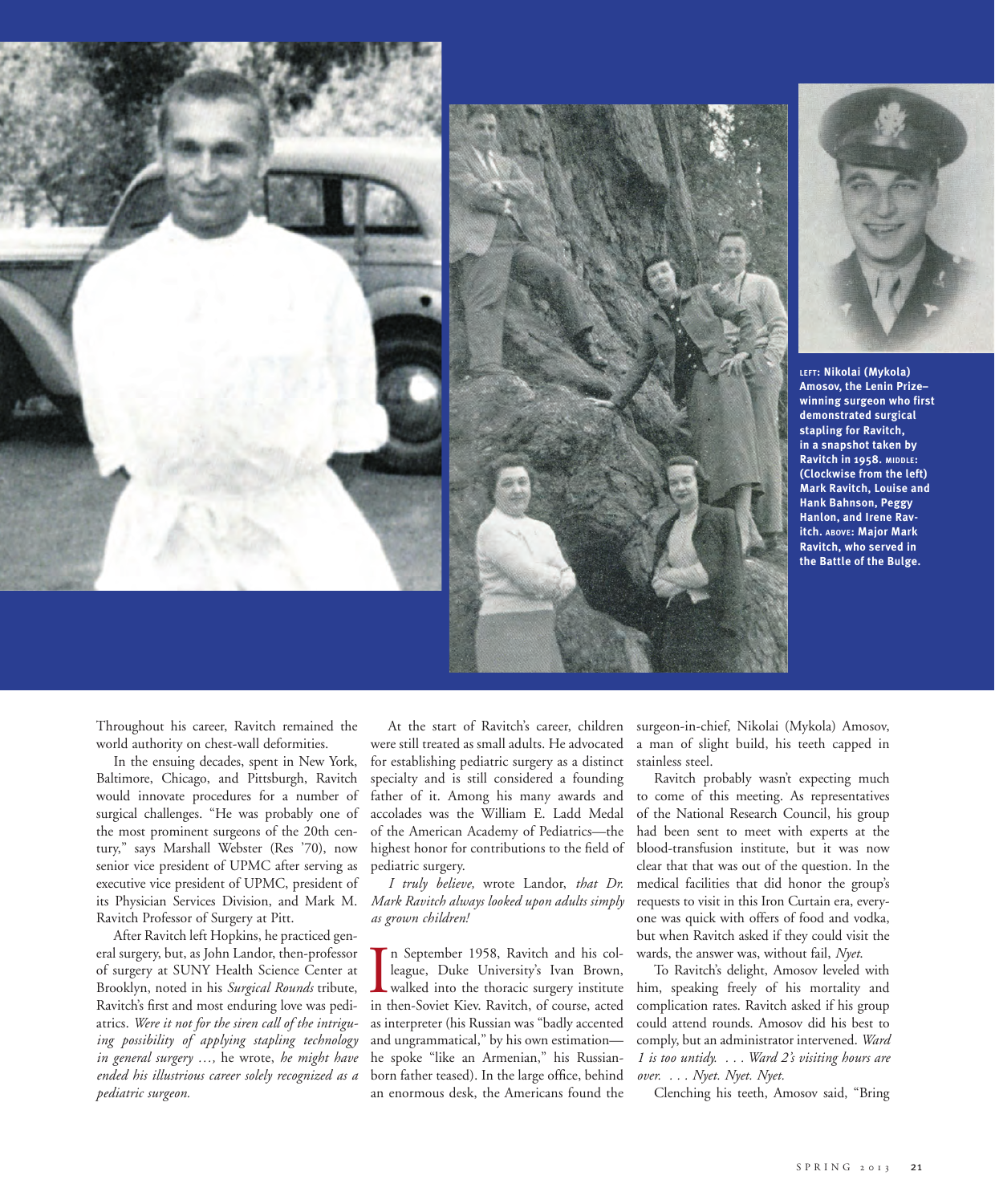Semenov, Ivanov, Salydkin here at once, with their x-rays and their charts." And, straight away, the three patients were sent shuffling into the office in their robes and slippers, their charts and x-ray folders in hand.

What these cases revealed startled Ravitch: 3- and 4-inch double lines of thin white "B"s—metal staples—in the chest x-rays. Amosov said his institute had used them in some 200 lung resections. The following day, in Amosov's operating room, Ravitch marveled at the instruments' "extraordinary simplicity and efficiency."

Ravitch tried to find a government office where he could request a stapler to take home, but none of his calls panned out. *I suppose it was not unlike what might have happened if one had been at Fort Bragg in 1939 and seen a bazooka and said, "That looked like a dandy little weapon, and how did one purchase one?"*  he later wrote. Ravitch gave up and went sightseeing.

A few nights later, he and his colleague were dining in a Leningrad café when a young couple asked if they could share the Americans' table; all the others were taken. Ravitch got to chatting with the locals and mentioned the staplers, which the young man said he was familiar with. In fact, they're made at a factory just outside the city, he said.

Upon hearing this, Ravitch thought of something curious that he had seen in Nevsky Prospect: a storefront sign with rounded gold letters on a black background that read, "Surgical Instruments and Apparatus."

Ravitch had puzzled at this. A business-district store selling the tools of an industry that was entirely government run? It made no sense. But he and Brown visited the store the next day and found it was true.

The only stapler they had in stock that day was a bronchial stapler.

"Is it for sale?" he asked the clerks.

- "Yes."
- "Is it for sale for cash?"
- "Of course."
- "How much?"
- "440 rubles."
- "Could we buy it right now?"
- "Naturally."

"We are foreigners," Ravitch said, though he knew that was plain enough.

"What of it?"

Ravitch and his companion each left the store that day the proud owner of a 33-centimeter-long, 640-gram bronchial stapler in a black-velvet-lined birchwood box.

A few days after his return to Baltimore, Ravitch presented the stapler in the auditorium during grand rounds, demonstrating on an autopsied human lung. With one stroke of the instrument, he closed the bronchus—an operation that normally would require a dozen silk stitches, each individually sewn, tied, and cut. When Ravitch finished, a distinguished thoracic surgeon in the audience spoke up: *Well, that's great, but it looks awfully big and heavy. Besides, I love to sew.*

Ravitch would hear these same complaints for the next decade. And he understood why. *Surgeons are craftsmen,* he wrote. *They are proud of their art and reluctant to believe that an automatic instrument can do things as well as they can, let alone better.*

But Ravitch was convinced. In the July 1959 issue of *Surgery*, he predicted: *There seems to be reason to believe that some of these instruments and their derivatives will find a permanent place in surgery.* 

The surgical stapler was invented in<br>Hungary in 1908 (See Last Call,<br>p. 40). But it was the Soviets who<br>first saw its potential to change surgery on a Hungary in 1908 (See Last Call, p. 40). But it was the Soviets who first saw its potential to change surgery on a grander scale.

During World War II, the Soviets endeavored to advance the technology, hoping to standardize surgery and better arm surgeons with a range of experience and skill levels to cover vast swaths of territory. The Scientific Research Institute for Experimental Surgical Apparatus and Instruments in Moscow—a monster effort of some 204 engineers, designers, draftsmen, machinists, lab techs, surgeons, and microbiologists—created scores of specialized instruments. There were staplers for bone, blood vessels, and even corneal grafts.

When Ravitch returned to Baltimore, he immediately began a series of animal experiments with colleagues Felicien Steichen, a mentee whom he later recruited as a Pitt professor of surgery and an associate chief of surgery at Montefiore in the 1970s, and Peter H. Weil, then chief resident at Lincoln Hospital in New York. They feared that the pressure from the instruments' closing jaws would damage the tissue, cause the seams to bleed, and allow newly sealed organs to leak. But none of this was the case. As they operated on the bronchus, as well as the lungs, the closures were "perfectly secure," the healing "beautiful." And then, some years later, they tried a more all-purpose Soviet stapler, called the UKL, to close portions of the intestines.

*We were absolutely delighted with it,* he wrote.

Ravitch presented on the lecture circuit. Word about the staplers was getting around America. Newspapers covered his talks regularly. The February 1960 issue of *Popular Mechanics* ran a photo of a young beauty in a nursing cap holding a Russian stapler. The caption bragged, *It can even stitch sections of the heart.*

Several manufacturers approached Ravitch but backed out for various reasons (only to regret it later). In the end, it was United States Surgical Corporation, founded by Leon Hirsch, that finally took the plunge. Hirsch and Ravitch met through a patent broker and spent the next three years working together on a line of staplers. Once launched in 1967, these products grew company revenues from \$350,000 to more than \$1 billion in 1998, when United States Surgical was sold to Tyco International.

Ravitch, citing the inherent conflict of interest, did all of his consulting on product design free of charge.

Ravitch noted that, because each of the Russian staplers was handmade, the parts were not interchangeable. Each staple was loaded by hand into a tiny cartridge (a concern Amosov had dismissed—*Just leave it to young nurses with good eyesight*, he said). United States Surgical's staplers were manufactured to accommodate staple cartridges that were preloaded, fully interchangeable, and color-coded for various staple sizes.

Thoracic surgeons, eager to improve the safety of air-leak-prone bronchial closures, were the first to come around. The gastrointestinal surgeons followed when they realized how much easier it made their most challenging resections—the extreme high and low ends of the gastrointestinal tract.

With today's GIA (gastrointestinal anastomosis) stapler, you load it and fire it, which seals then cuts the ends of the intestine portion you're removing, says Peitzman. "The scrub tech reloads it, which takes 30 seconds. You fire it and resect the other end. You can do an anastomosis in literally a couple of minutes. By hand, the operating time is 10 times longer."

Stapling made possible several entirely new operations. Previously, a patient undergoing rectum resection would spend the rest of her days wearing a bag—staplers make it possible to restore function.

 "Almost nobody today would sew the major arteries or veins of the lungs," says Jean-Michel Loubeau (Res '77). "We use staplers to do that now."

Smaller, private hospitals were the first to use staplers. Larger centers and universities came